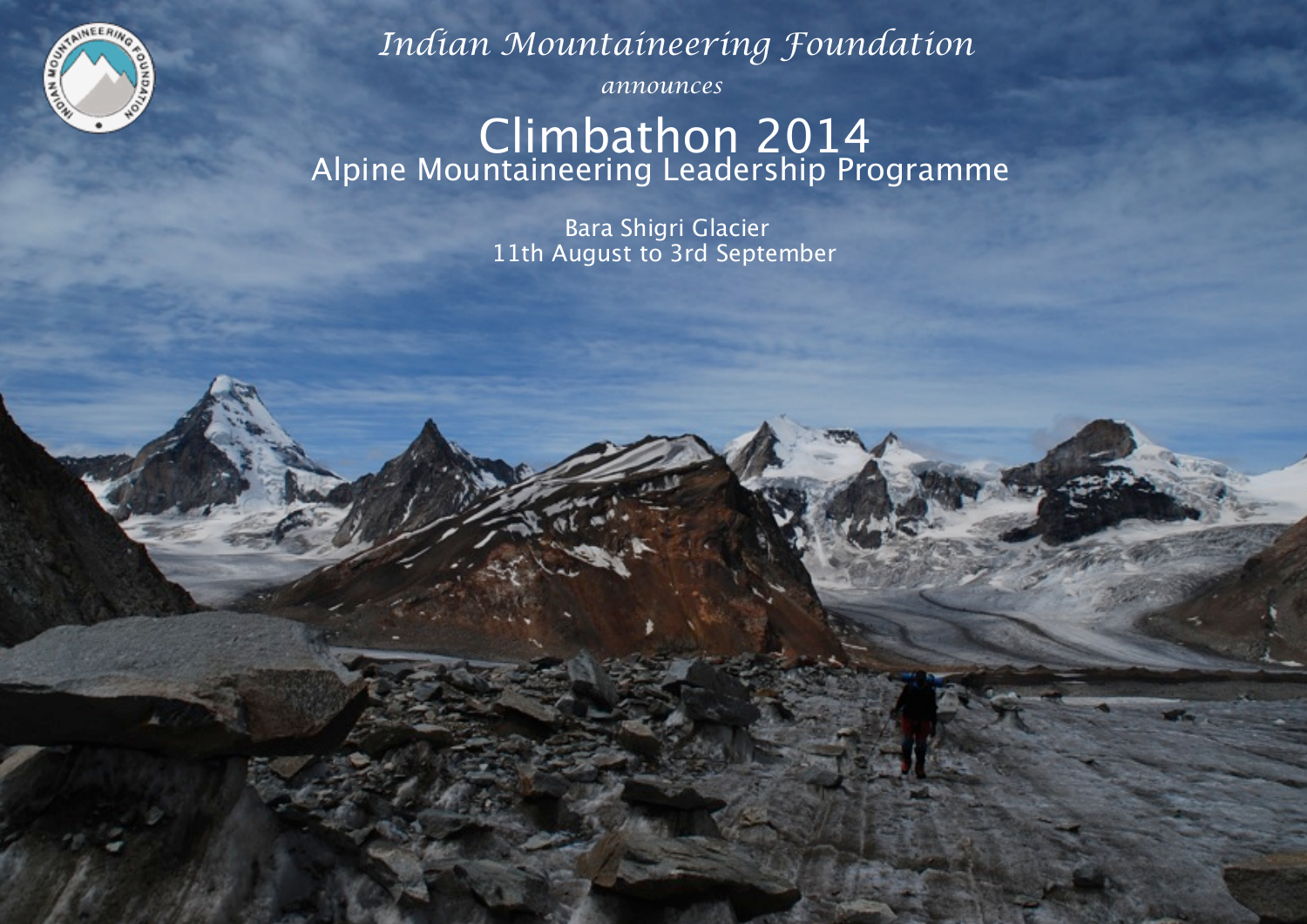*The aim of Climbathon 2014 is to enhance the skill level of young mountaineers by creating an environment of challenge and learning to encourage self sustained alpine style climbing.*

## Objective and format of Climbathon 2014

 Climbathon 2014 will be run as a Alpine Mountaineering Programme with emphasis on participants learning host of skills leading to proficiency in alpine style climbing.

International climbers will be invited to be instructors encouraging dissemination of latest climbing techniques and use of latest equipment.

Opportunity to climb a peak on the Bara Shigri Glacier

Mixed group with 50 participants and Instructors

Nominal participation fee as Climbathon 2014 is sponsored by the IMF

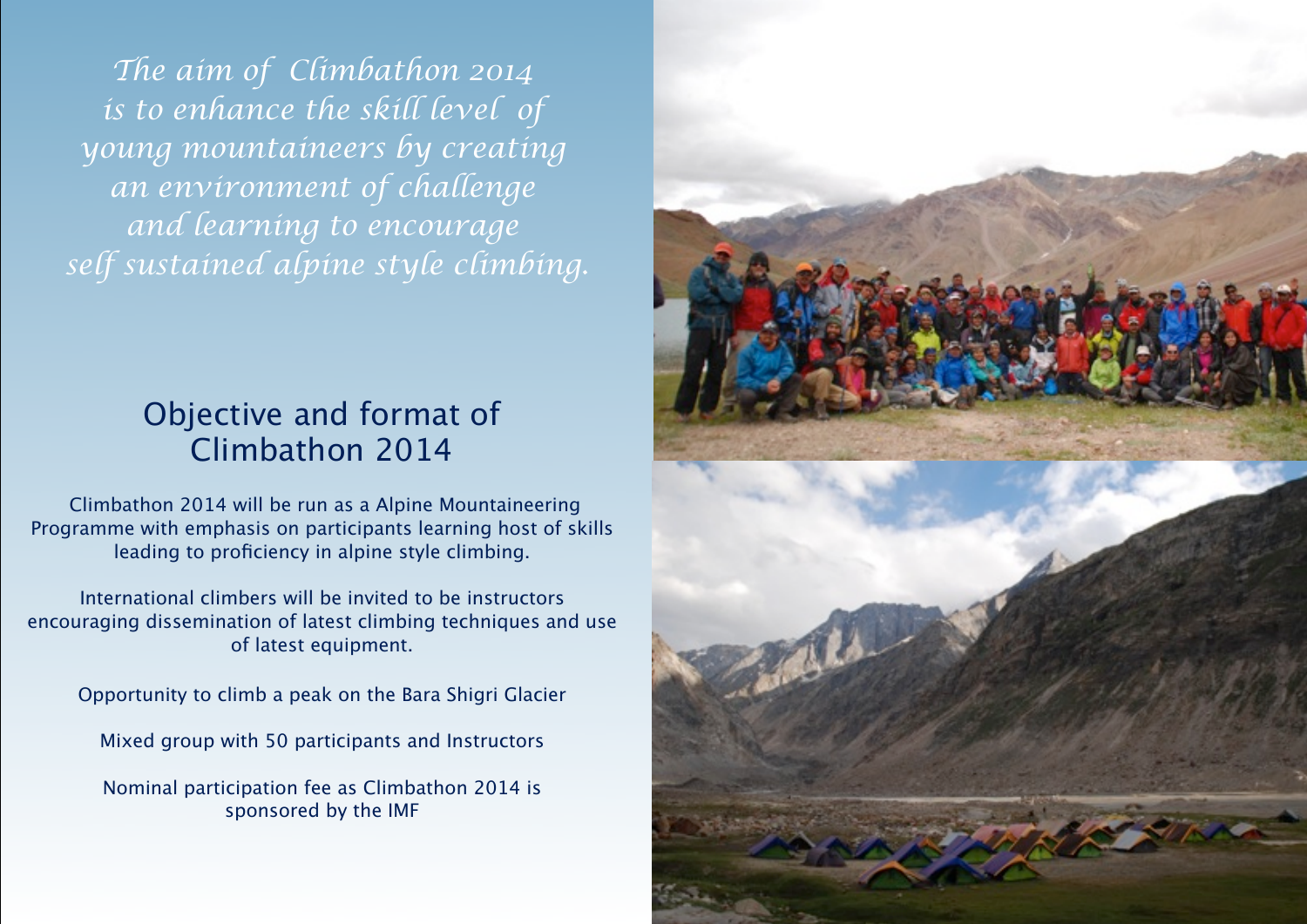

#### Format of Climbathon 2014 Alpine Mountaineering Leadership Programme

Climbathon 2014 is designed as an Alpine Leadership Mountaineering Programme where the objective is for each participant to develop a number of alpine climbing skills for rock, snow, and ice with time to practice so that each skill get's mastered. The course provides a comprehensive introduction to all the skills of alpine mountaineering, general team leadership, and leading roped teams on glaciers, snow, rock and ice leading to participation is an expedition in which all of the skills developed are employed in a mountain setting.

Participants will learn route finding, managing hazards assessment as well as self-rescue. As the course progresses participants will make series of classic alpine ascents on rock routes and on major glaciers where team members will lead the final climb based on the the climbing and leadership skills learned during the program.

The Course places as much emphasis on good mountain judgment as on the development of technical skills, and throughout this course participants will observe and analyze climbing routes, terrain features, and hazards so that by the end of the course participants should have developed the ability to lead a small team safely through a rugged and complex environment.

Finally all the skills learned will be put to a test on participant lead ascent of a challenging peak around the Bara Singri Glacier.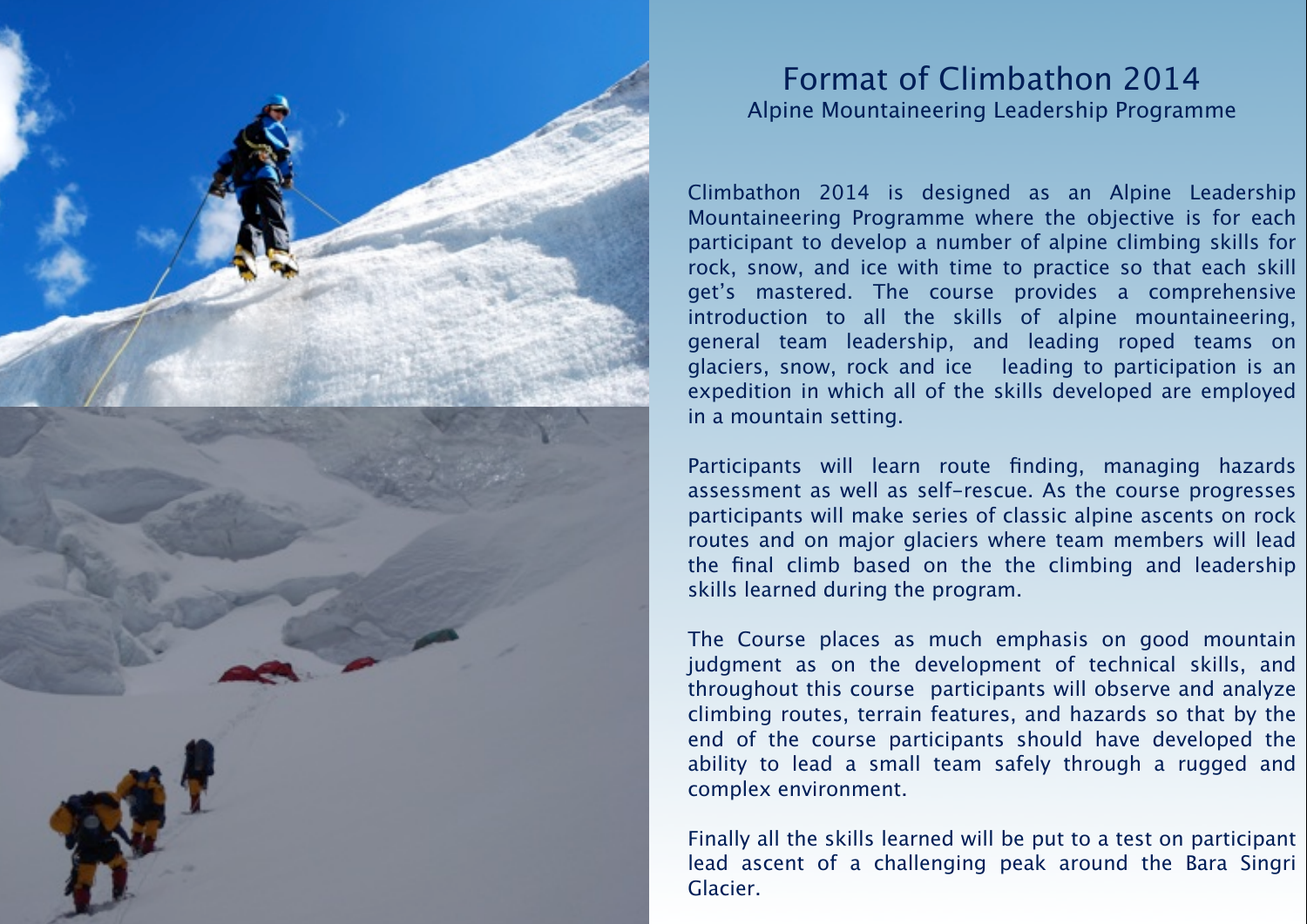

# The Bara Shigri Glacier Region

The Bara Shigri is the largest glacier located in the state of [Himachal](http://en.wikipedia.org/wiki/Himachal_Pradesh)  [Pradesh.](http://en.wikipedia.org/wiki/Himachal_Pradesh) The glacier is located in the [Chandra Valley](http://en.wikipedia.org/w/index.php?title=Chandra_Valley&action=edit&redlink=1) of [Lahaul](http://en.wikipedia.org/wiki/Lahaul) and feeds the [Chenab River.](http://en.wikipedia.org/wiki/Chenab_River)The name comes from the [Lahaul](http://en.wikipedia.org/wiki/Lahaul) dialect, where Bara means big and Shigri means glacier. For mountaineering expeditions the region is cluttered with close to 25 peaks around the 6000m of varying level of difficulty offering exciting opportunities for mountaineers.

# Prominent Peaks in the Region

| <b>Name of Peak</b> | <b>Height</b> |
|---------------------|---------------|
| Papsura             | 6451 m        |
| <b>White Sail</b>   | 6446m         |
| <b>Tiger Tooth</b>  | 6249m         |
| <b>Snow Dome</b>    | 5957m         |
| Cathedral           | 6400m         |
| Kullu Makalu        | 6349m         |
| <b>Corner Peak</b>  | 6050m         |
| Shigri Parbat       | 6536m         |
| Kullu Pamori        | 6553m         |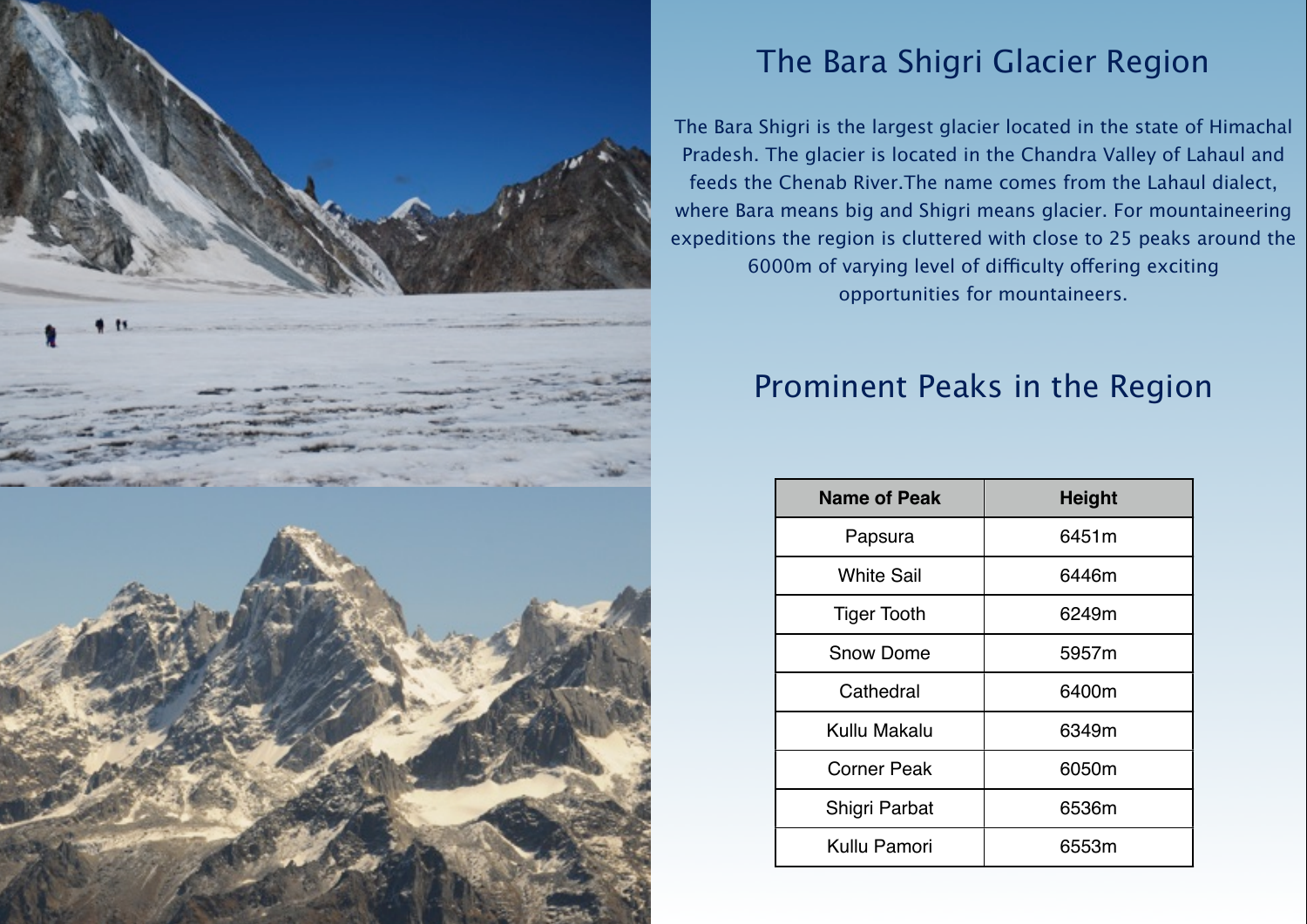## Climbathon 2014

**Application Procedure** : The Indian Mountaineering Foundation will accept application's for participation till 1st of June. The application form can be downloaded from the IMF website : [www.indmount.in](http://www.indmount.in)

**Criteria for Participation** : Application's are invited from participants who have done their Advance Mountaineering Course from one of India's Mountaineering Institutes and achieved a grading of A. Additionally participants should be in the age group of 18 to 35 years and have been participating in trekking and climbing expeditions.

**Decision on Application** : The IMF will review applications and give a final decision on participation by the 1st of July 2014.

**Allocations of slots on Climbathon 2014** : To ensure overall quality of the program a maximum of 50 participants will be accepted in the program across men and women.

**Duration of Climbathon 2014** : This program will run for 24 days from 11th August to the 3rd of September of which the climbing base camp will function for a duration of 2 weeks. This will give participants the opportunity to establish small climbing teams and attempt a peak on the glacier.

**Participation Fee** : All selected participants are required to pay a non-refundable registration fee of Rs 1000/-. Climbers who are not from India will be charged a fee of US \$ 500.

**Reporting Location**: All participants selected will need to assemble at Manali on 10<sup>th</sup> of August 2014. The program will conclude on 3rd of September at Manali post which participants can travel to their respective destinations.

**Equipment for Climbathon 2014** : All participants will be expected to get their personal equipment for this program. The comprehensive list of personal equipment required has been placed on the IMF website. If required personal equipment can be procured from the IMF store on hire basis.

**Insurance and Medical Aspects**: Each participant is expected to manage their medial insurance prior to joining the program and additional ensure that their doctor certifies participation in a mountaineering expedition. Participants will need to submit volunteer/willingness certificate along with application.

**Expedition Doctor** : An expedition Doctor will be a part of Climbathon 2014 to manage any medical issues.

**Participation Certificate** : Each participant will be given a certificate of participation.